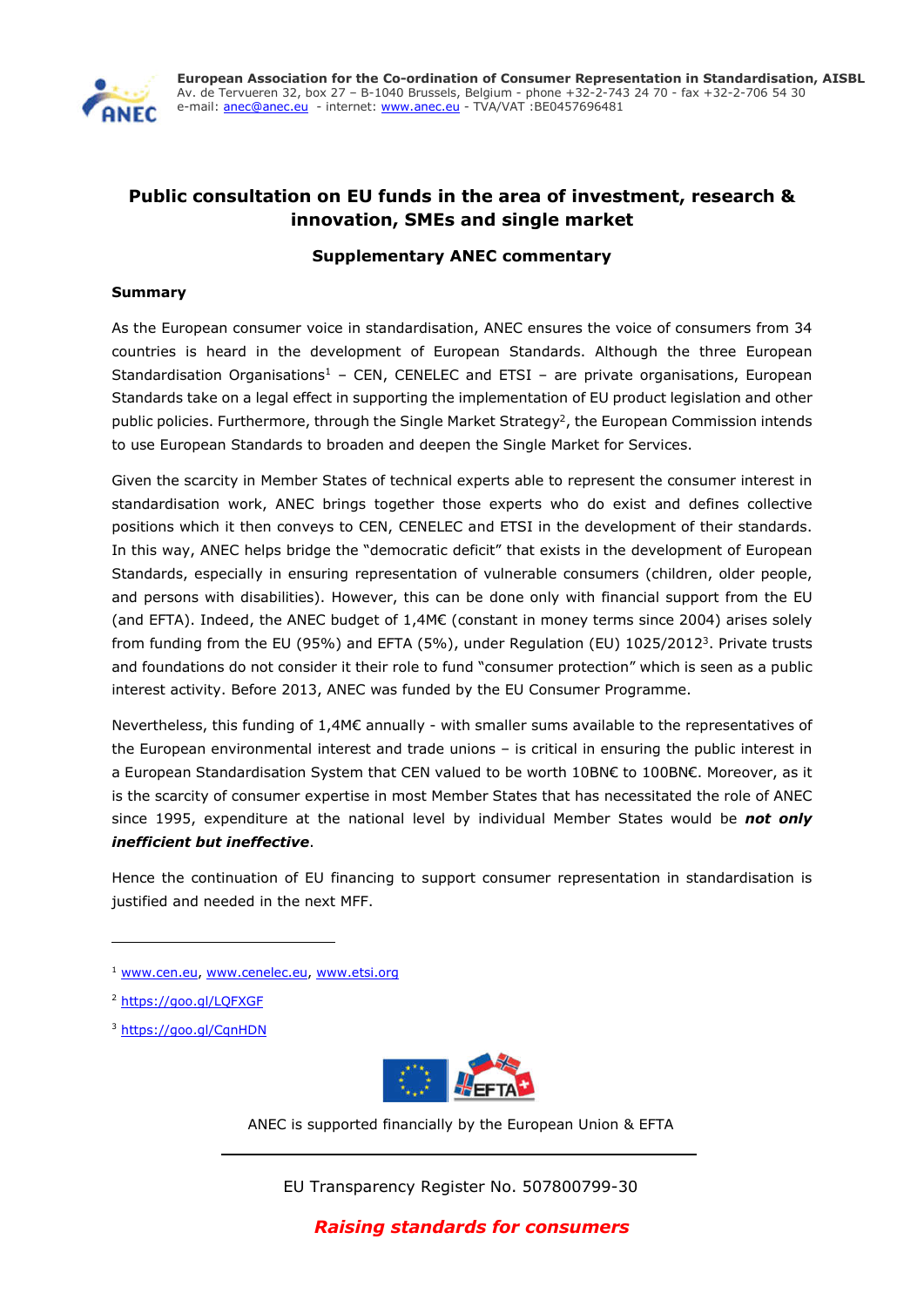#### **Background**

As the European Commission confirms, "standardisation has played a leading role in creating the EU Single Market. Standards support market-based competition and help ensure the interoperability of complementary products and services. They reduce costs, improve safety, and enhance competition. Due to their role in protecting health, safety, security & the environment, standards are important to the public<sup>"4</sup>. Indeed, according to the World Bank<sup>5</sup>, standards are "key for meeting the United Nations Sustainable Development Goals" through:

- supporting economic growth and productivity gains
- helping facilitate the adoption of good regulatory practice and creating economies of scale that are particularly beneficial for small and medium-sized enterprises;
- promoting open trade by reducing technical barriers and building confidence in the quality and safety of traded products, and also services;
- prompting innovation and technology diffusion;
- levelling the playing field on environmental and societal issues, codifying international agreements;
- providing common ground for understanding and agreement on issues such as social responsibility;
- helping protect communities and consumers from unsafe and harmful products.

Under the New Approach to Technical Harmonisation and Standardisation of May 19856, reference to formal European Standards became the preferred means of supporting the implementation of European product legislation. However, as the European Standardisation Organisations are private, market-driven associations, there is no guarantee the public interest (such as the consumer interest) is reflected in the development of the standards. It is the business interest that has most to gain from the development of European Standards (as compliance with a harmonised standard should be the easiest and most cost-effective means of meeting the European law), and it is the business interest that traditionally has had the resources to participate in the standardisation process. Hence ANEC was established in 1995 to address this classical market failure and ensure effective consumer representation.

Although this quasi-legislative aspect was the driver behind the growth of European standardisation, business soon began to propose the development of other standards in order to benefit from trading in the nascent Single Market. As a result, the role of ANEC was broadened to represent the consumer interest in these non-regulated fields for products (later encompassed by the General Product Safety Directive). With the New Legislative Framework<sup>7</sup> deepening implementation of the New Approach from 2010, the political impetus for the harmonisation of services, and emerging standardisation

**.** 

## *Raising standards for consumers*

<sup>4</sup> https://goo.gl/fkmxF9

<sup>5</sup> https://goo.gl/ddAev7

<sup>6</sup> https://goo.gl/FGPHfj

<sup>7</sup> https://goo.gl/2j5iUx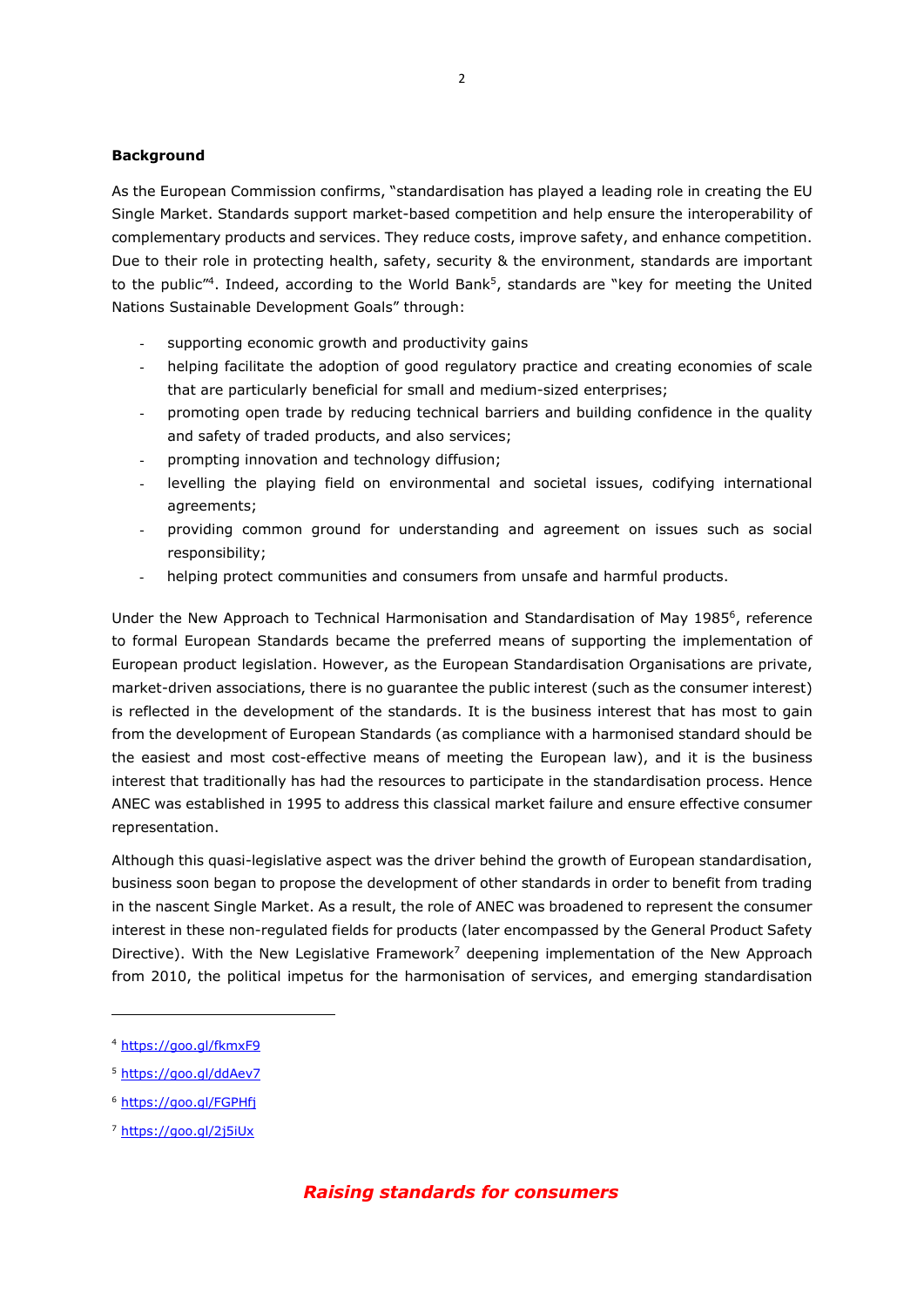challenges arising from the Digital Society (such as cybersecurity and connected products) and Ageing Society (such as continued independent living), the need for ANEC to express the consumer voice is increasing and not diminishing.

Noting the legal context of standardisation, the European Court of Justice confirmed recently that harmonised standards have legal effect<sup>8</sup>.

The creation of ANEC also recognised that the expertise needed to represent the consumer interest in national standardisation (on which the European process in CEN-CENELEC is built through the "national delegation principle") was fragmented or non-existent in many European countries. This was confirmed in the Access to Standardisation study<sup>9</sup>, published by the Commission in March 2009, and remains the case today.

In the years since ANEC was founded, it remains true that consumer organisations in only a small minority of countries are able to make systematic and effective contributions at national level. With the convergence of technologies a reality, and the added difficulties that causes in finding consumer advocates expert in the topics under discussion, it is extremely doubtful whether the national delegation principle will ever be able to deliver a sufficient and effective consumer voice in European standardisation. Hence, ANEC has an essential role to play in identifying those experts who do exist, and bringing them together to develop consensual positions that can be presented to the European Standardisation Organisations in the collective consumer interest.

An evaluation of financial contributions to European consumer organisations in the period 2007 to 2011<sup>10</sup> concluded,

*"Overall and taking into account its level of resources, ANEC is an effective and efficient organisation. In accordance with its mandate, it has made significant contributions in representing the EU consumer interests in the standardisation process over the period 2008-2012. Its European Added Value is widely recognised by stakeholders and literature, and no other national organisation seems able to assume its role. ANEC's role and activities are expanding in the political context of growing standardisation. At the same time it has increasing difficulties in attracting national experts to work on its behalf almost for free and is facing pressures on its budget. More or at least stable EU funding is therefore critical to ensure the continuing viability of ANEC".*

This context has not changed in the years since.

Without effective representation of the consumer interest in the standardisation process, consumer detriment can arise. This is especially true of vulnerable consumers (children, older people, and persons with disabilities). A prime example is where the first generation of European standards<sup>11</sup> for domestic electrical appliances (everything from microwaves to dishwashers, vacuum cleaners to

1

<sup>8</sup> https://goo.gl/Zey9kR

<sup>9</sup> http://goo.gl/JjUJ0u

 $10$  "Evaluation of EU 2007-2011 financial contributions to EU-level consumer organisations (ANEC)" – Van Dijk & GHK for DG SANCO, November 2013 (Ref. Ares(20134)23563936250348 - 0289/0118/20134)

<sup>&</sup>lt;sup>11</sup> EN 60335-2 series of standards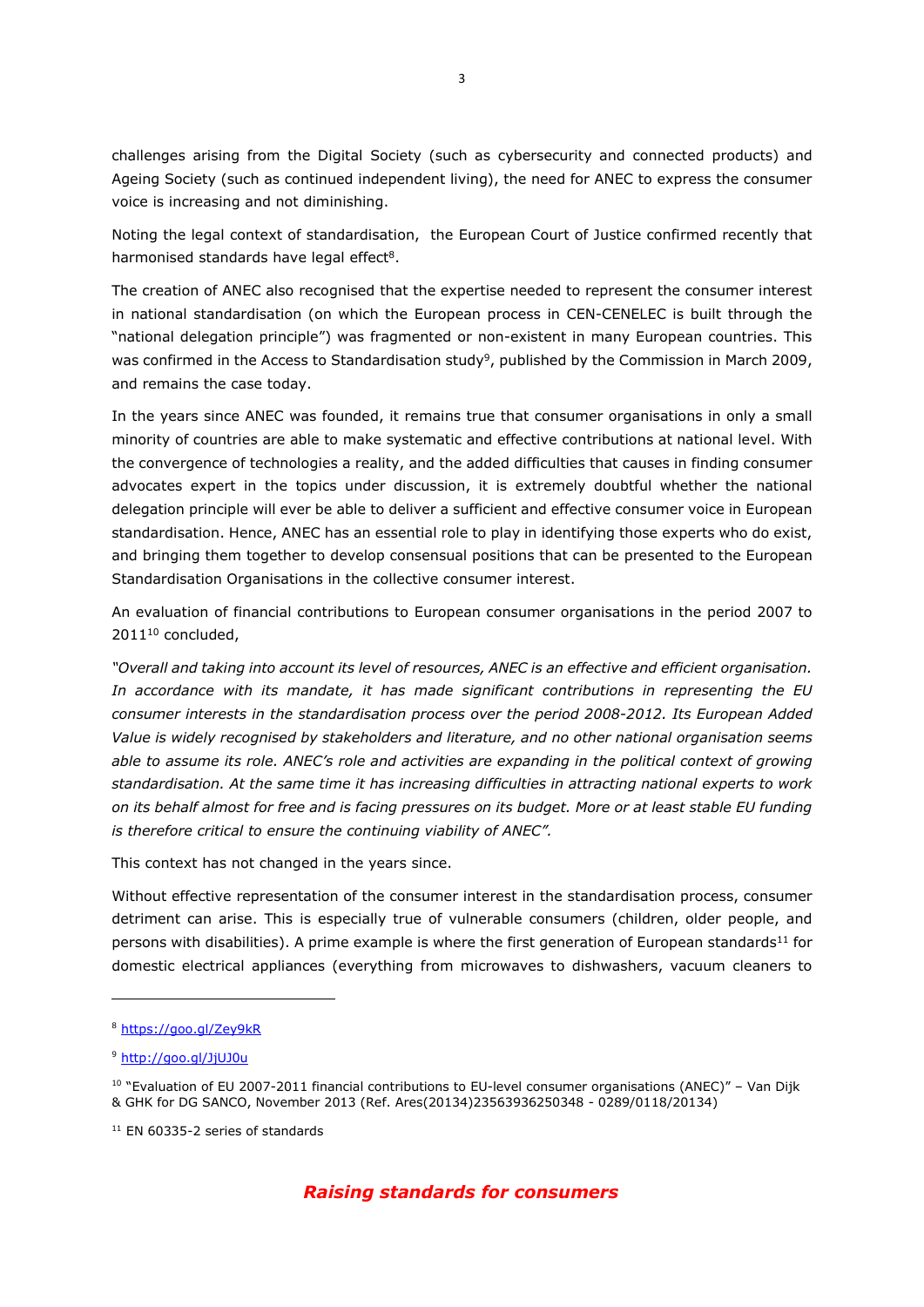electric toothbrushes) focused on use of these devices by mainstream consumers. These standards contained an 'exclusion clause'. As such, the safety provisions of the standards did not apply to the use of these appliances by young children or "infirm people" (the elderly or those with disabilities). In other words, use of the appliances by vulnerable consumers could be considered safe only if the appliances were used under supervision. Unwilling to accept such distinction, and aware of the risks to vulnerable consumers, ANEC urged CENELEC to revise this series of European standards, work that started in 2005. But the role of ANEC did not end there: it undertook a programme of technical studies with the aim of proposing improvements that would help enable the 'exclusion clause' to be deleted from the standards. The first six revised standards in the series were published in November 2010 and referenced in the OJ as harmonised standards $12$ , a major achievement for ANEC and its members. The work came to a close in December 2015. As a result, millions of appliances, such as washing machines and electrical hobs, are now safer for use by all European consumers and more accessible. ANEC is now promoting the European revisions in IEC, both to defend the gains won at regional level against a background of globalisation, and to seek safer and more accessible appliances for consumers worldwide.

Other examples may not be so sharp, but there is no doubt that effective consumer representation in standardisation - through an organisation such as ANEC - is needed if consumer associations (if not consumers more generally) are to have confidence in the use of standards as a co-regulative tool. The alternative would be a demand for greater regulation, more expensive and slower than standards and less welcome by other stakeholders. Moreover, it is clear from its Better Regulation Agenda that the Juncker Commission has looked to prefer standards, as a market-led solution, to top-down legislation.

The benefits of consumer representation are more difficult to state quantifiably, as are the societal benefits from standardisation. Nonetheless, potentially all the (almost) 600 million consumers of the CEN-CENELEC member countries can gain from the influence of ANEC in the standards development process and if one considers the transfer of benefits from the European to the international level as in the case of standards for domestic electrical appliances - possibly far more. Moreover, although the focus of the European Institutions may be on European standards in support of legislation and public policy, there is equal need to ensure that consumer protection and welfare is not placed at risk by standards that have been initiated by business and other private stakeholders. We hope the study of the economic & societal benefits of standardisation, proposed under Action 1 of the Joint Initiative on Standardisation<sup>13</sup>, helps point the way to more robust data on the influence of standardisation on consumer welfare, and the importance of ANEC.

There is also the need for effective consumer representation in interfaces with less formal standards setting fora if consumer interests are to be protected. For instance, ANEC is the lone consumer voice in the ICT Multi-Stakeholder Platform established by Regulation (EU) 1025/2012 to consider use of ICT specifications developed outside the formal European Standardisation System.

**.** 

<sup>12</sup>http://goo.gl/jyrCKX

<sup>13</sup> https://goo.gl/UuQh1e